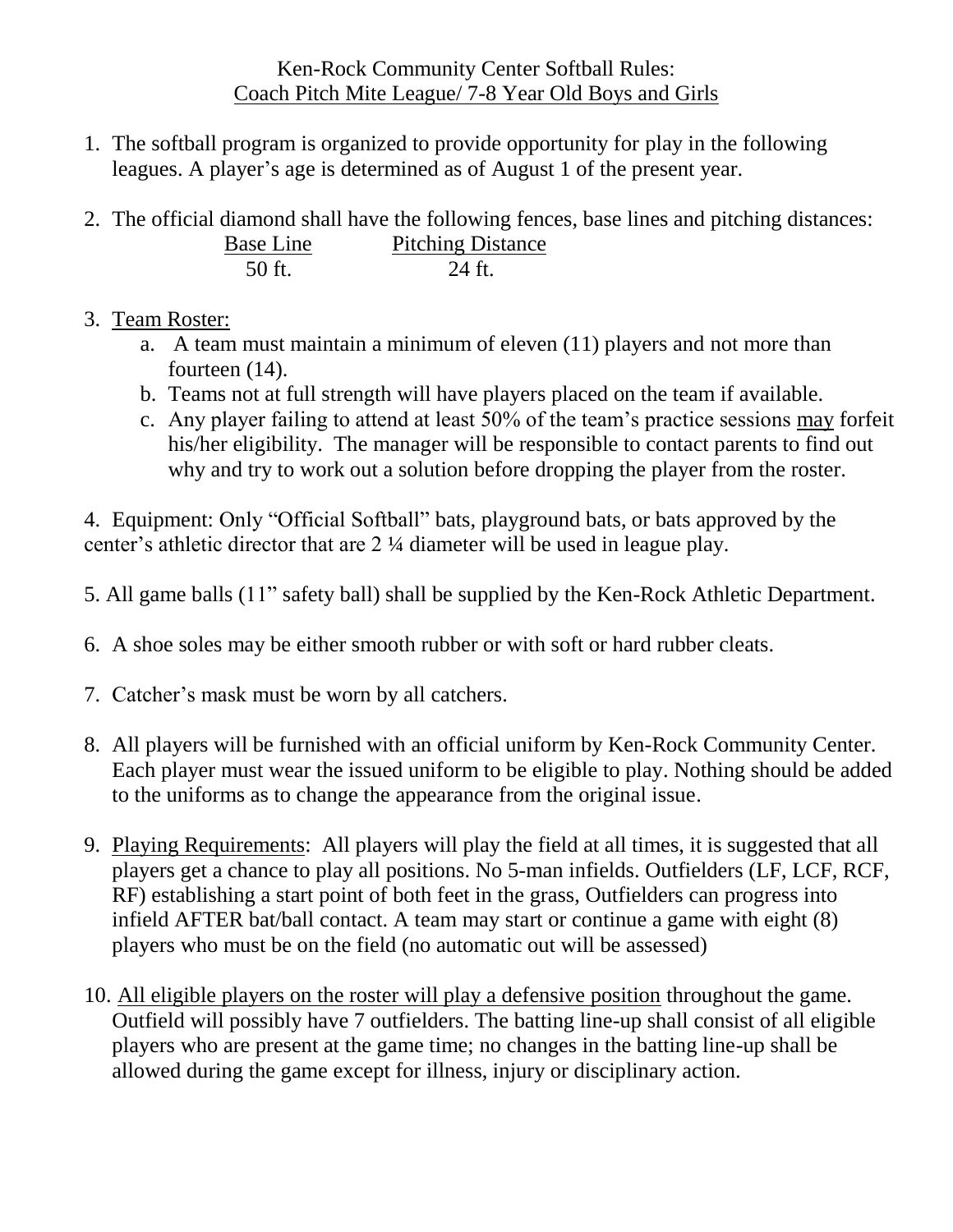- 11. The Game: A 60 minutes time limit will be in effect. If eight (8) players from each team are present at game time, the game must start on time. No new innings is to begin after one (1) hour.
- 12.A game called by the Umpire because of rain shall be designated a regulation game if 4 innings. 3 ½ innings if home team is ahead), have been completed. No team shall leave the immediate vicinity of the playing area until the game has been officially declared a rain-out by the Umpire-in-Chief games will be rescheduled at earliest convenience.
- 13.No team shall be allowed to score more than (5) runs per inning. Effect: If the offensive team scores five (5) runs prior to the defensive team making three (3) outs the side will retire.
- 14. Batting: There will be (3) pitch rule per batter. If on the 3rd pitch player has not put ball in play, player will be declared out. No balls or strikes will be recorded. No bunting or chopping the ball will be allowed.
- 15.Base Running: Base runners may leave their bases when a pitched ball is hit or passes over home plate but must return to that base immediately after each pitch not hit by the batter.
- 16.Dead Ball: The ball is dead and not in play after each pitch that is not hit.
- 17.Pitching: The manager/coach from the batting team will be the pitcher for his/her team. A defensive player will **stand next to the coach/pitcher.**
- 18. Awards: Participation trophies will be awarded to all team.

## "ZERO" Tolerance Parent Policy

This program is designed to organize, teach, develop and promote youth softball. Ken-Rock Softball strives to be a character building organization that recognizes the importance of emphasizing good sportsmanship. With this in mind, we have developed a parent/spectator/coach policy to help explain and clarify some of our team and league expectations, rules, and guidelines directly related to parent conduct and playing time. This policy will support, but does not override our team or Ken-Rock rules or regulations. We feel this policy will help inform everyone, in advance, what is expected. This should make the season go much smoother and be more rewarding for everyone involved.

\*\*Please read the following guidelines and expectations of the "Zero" Tolerance Parent Policy 1. Profanity of any type will not be tolerated at any time.